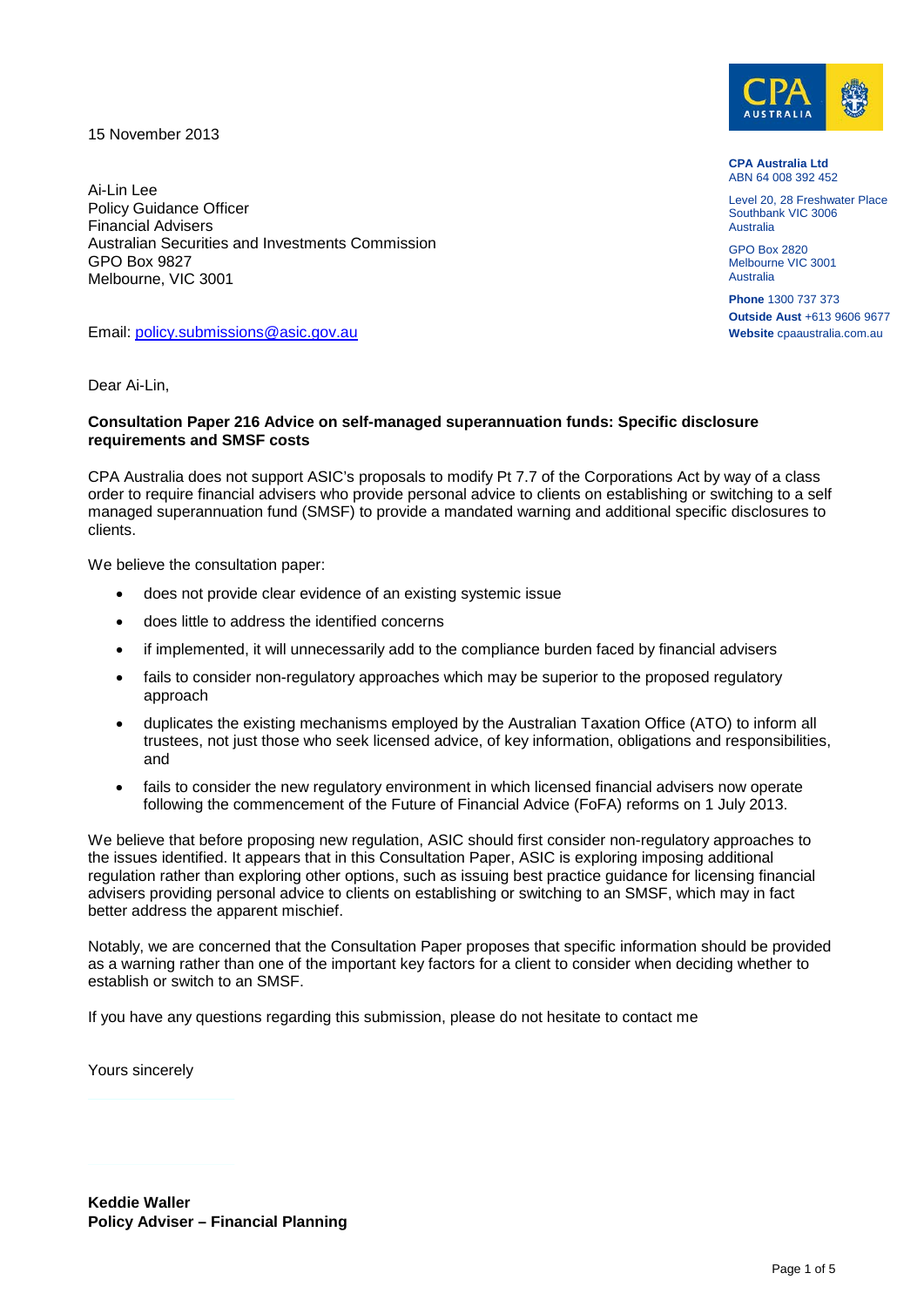# **Specific comments on CP 216**

### **B Our proposed disclosure requirements**

#### **Warning clients about lack of statutory compensation for SMSFs**

CPA Australia does not support mandating the provision of the proposed disclosure in Table 1 by way of a Class Order, nor do we support this information being required to be provided in a specific format.

We believe this proposal is unnecessary and fails to consider the new regulatory environment in which licensed financial advisers now operate since the commencement of the FoFA reforms on 1 July 2013.

The best interests duty and related obligations now, arguably, require a financial adviser to disclose the same information being proposed in Table 1 when recommending a client establish or switch to an SMSF. We believe that it is premature to introduce new mandated requirements in addition to this legislated obligation by way of a Class Order without allowing an appropriate time to review whether the new legislation results in this information being provided by licensed financial advisers.

Further, this proposal will have limited benefit given only a minority of individuals who set up an SMSF first seek the advice of a licensed financial adviser.

However, while the vast majority of consumers are unlikely to be aware that Australian Prudential Regulation Authority (APRA) regulated superannuation fund may apply to the Minister for financial assistance under Pt 23 of the SIS Act in limited circumstances, it is important information that a potential trustee of an SMSF should be aware of. Although it is uncertain that providing this information will be of benefit to a client considering setting up or switching to an SMSF. This is supported by one submission to the Parliamentary Joint Committee Inquiry into the collapse of Trio Capital which stated:

*My wife and I both rolled over our industry regulated superannuation funds into our SMSF. At the time we were not aware that SMSF's were not covered by fraud compensation, but if we were we would probably*  have proceeded anyway as we thought it inconceivable that any regulated and approved investment, *managed fund, or licensed managers or directors in the Australian financial system could be fraudulent.*

If there is a perception by investors that by virtue of the fact that the investment is regulated that it is unlikely to be fraudulent, specifically warning the client that they will not have access to Pt 23 of the SIS Act is unlikely to have any significant impact on their decision.

It must also be remembered that cases of fraud in the regulated superannuation sector are rare (APRA, 2011) and that the Minister may only grant financial assistance to a APRA regulated superannuation fund where:

- the fund has suffered a loss as a result of fraudulent conduct or theft
- the loss causes a substantial diminution of the fund's assets leading to difficulty in paying benefits; and
- the grant is in the public interest.

This may further create the perception that the associated risk of fraud or theft is minimal and that there is no guarantee that compensation will always be granted.

We are also concerned, given the Government's focus on reducing unnecessary regulation, that this proposal duplicates existing information and requirements of the ATO.

The ATO website and several of its publications produced specifically for potential and existing SMSF trustees, clearly states that SMSFs do not have access to the government's financial assistance program that is available to trustees of APRA regulated funds in the case of financial loss due to fraudulent conduct or theft

Importantly, this information is also already included as the final point of the *Trustee Declaration* that all new trustees (and directors of corporate trustees) of an SMSF are required to sign.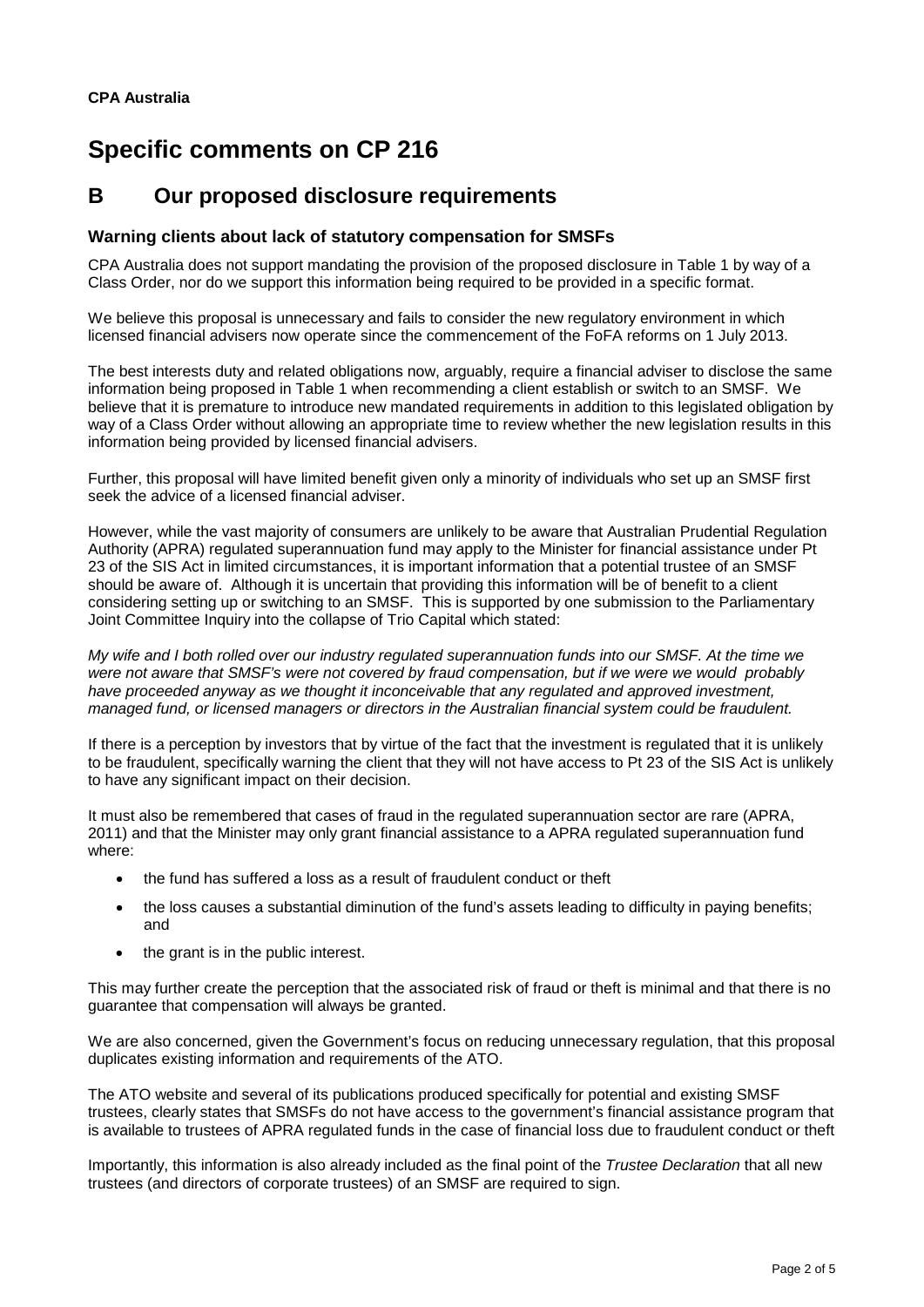Given this, we find it perplexing that ASIC would consider mandating financial advisers ask their clients to sign another document also acknowledging that SMSFs are not entitled to receive compensation under the SIS Act. We believe a more efficient and constructive solution would be for ASIC to encourage financial advisers to use the ATO trustee declaration as part of their discussions with clients to draw attention to the key factors, obligations and responsibilities of establishing or switching to an SMSF.

CPA Australia therefore believes that implementing the proposed class order is unnecessary as it fails to:

- consider the new regulatory environment in which licensed financial advisers now operate under FoFA; and
- acknowledge the existing mechanisms in place by the ATO to inform all trustees, not just those who seek licensed advice, that they do not have access to compensation arrangements under Pt 23 of the SIS Act in the event of fraud or theft.

Notably, we are also concerned that ASIC believe this information should be provided as a specific warning rather than one of the important key factors to consider when deciding whether to establish or switch to an SMSF.

#### **Recommendation:**

**CPA Australia recommends that ASIC do not implement the proposed class order as it is unnecessary and fails to consider:**

- **the new regulatory environment in which licensed financial advisers now operate; and**
- **acknowledge the existing mechanisms in place by the ATO to inform all trustees, not just those who seek licensed advice, that they do not have access to compensation arrangements under Pt 23 of the SIS Act in the event of fraud or theft.**

The Trio inquiry did find evidence that some SMSF trustees were unaware that they did not have access to compensation. This could suggest that the ATO trustee declaration may not be as effective at it could be in ensuring that SMSF trustees understand relevant information including that they will not have access to government's financial assistance program in the event of loss due to fraud or theft.

Currently, while the declaration must be signed and retained it does not need to be provided to the ATO unless requested.

CPA Australia recommends that changes are made to this process which requires the completed trustee declarations to be submitted as part of the Trustee's application to register the SMSF. By requiring the trustee declarations to be provided as part of the registration process, it:

- places greater importance on the document in the eyes of the trustee highlighting their obligations, responsibilities and important information
- ensures that each trustee of the SMSF has completed and signed the declaration prior to the SMSF applying for registration
- ensures that each trustee signs a declaration, not just those trustees who seek licensed financial advice; and
- provides certainty to the ATO that each trustee has signed the declaration, which can be recorded and retained.

We acknowledge that the trustee declaration is a requirement of the ATO, not ASIC. However, in an environment where there is growing regulatory overlap we believe it is imperative for regulators to work together to ensure efficient and effective outcomes for both the industry and consumers.

CPA Australia also encourages ASIC and the ATO to promote to potential and existing trustees, the benefits of completing voluntary education, such as the *SMSF Trustee Education Program*[1](#page-0-0) developed by the accounting profession to assist trustees in understanding their role and responsibilities. This would help

<span id="page-2-0"></span><sup>&</sup>lt;sup>1</sup> http://www.smsft<u>rustee.com/cpa/htm/home.asp</u>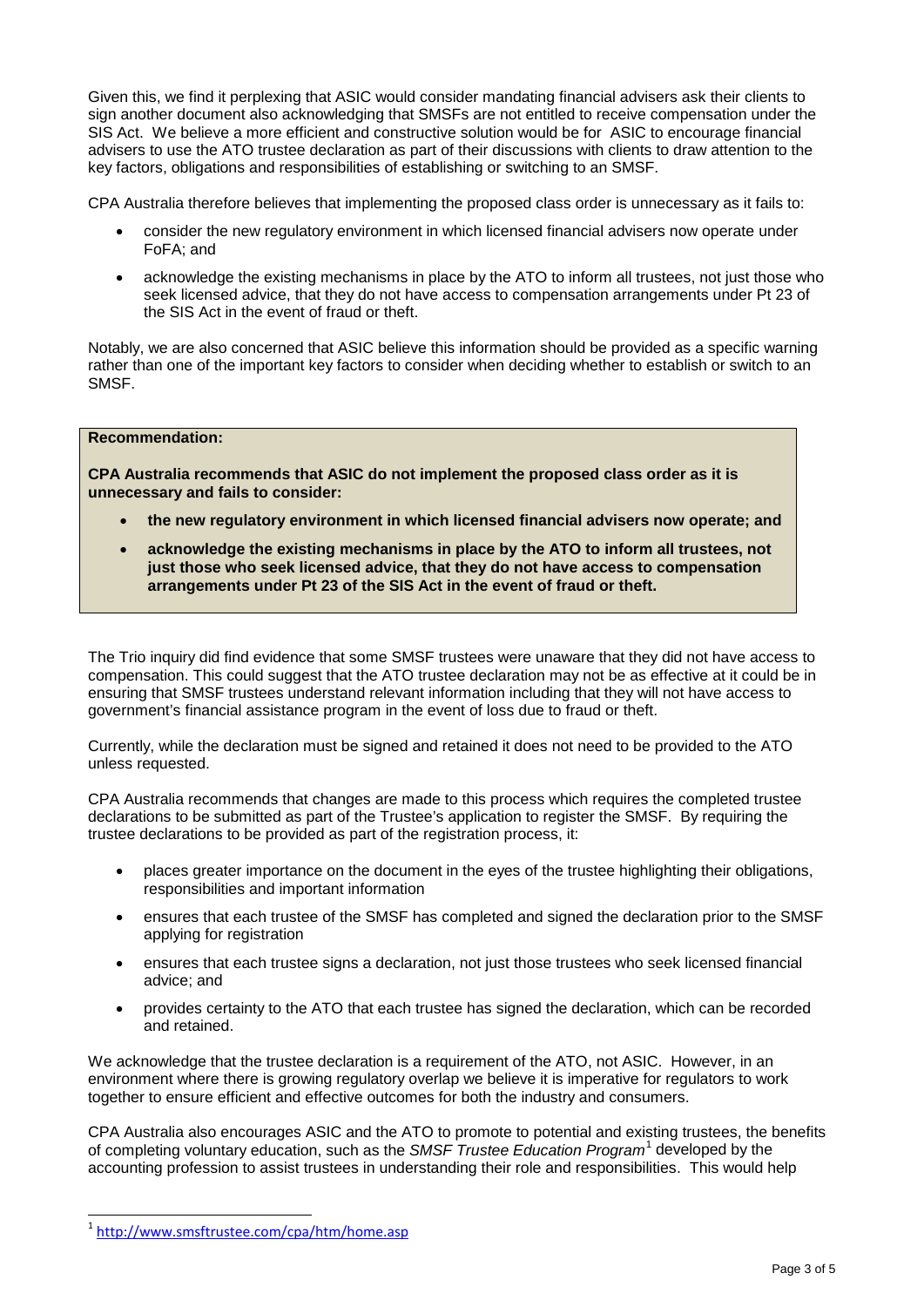ensure potential trustees have a clear understanding of the key information, obligations and responsibilities if they establish an SMSF. It would also assist existing Trustees maintain and update their knowledge.

#### **Disclosure requirements**

CPA Australia believes that there are a range of key factors that must be discussed with a client when considering recommending the client establish or switch to an SMSF, which is why in 2006 we first issued *Guidance note for advising on SMSFs[2](#page-2-0)* to provide best practice guidance for our members. However, CPA Australia does not support mandating the provision of the proposed disclosure in Table 2 by way of a Class Order, nor do we support this information being required to be provided in a specific format.

We believe that this measure is unnecessary and essentially replicates existing obligations that licensed financial advisers now have when providing advice given the introduction of the best interests duty and related obligations.

While we also acknowledge ASICs concerns that its recent review of a sample of SMSF advice found there was 'significant room for improvement in the quality of advice received by clients' it must also be remembered that ASIC targeted files that looked more likely to contain problems. This report can therefore not be relied upon as representative of the advice being provided to clients seeking advice on SMSFs. We believe that it is inappropriate to mandate specific requirements on all licensed financial advisers primarily based on these findings, which fail to demonstrate a systemic issue exists.

Further, the report reviewed advice that was provided before the commencement of the FoFA reforms on 1 July 2013, including the best interests duty and related obligations. We do not believe it is appropriate to propose amendments to new legislation that only commenced a matter of months ago based on research that were conducted under the previous regulatory framework.

CPA Australia recommends that before ASIC consider modifying new legislative requirements, it should first explore non-regulatory mechanisms, and issue the information contained in Table 2 as guidance by means of an Information Sheet to the industry on best practice when recommending the establishment of or switching to an SMSF. The tips provided in Table 6 of Report 337 could be updated to reflect the new legislative requirements when providing advice and also be incorporated. The information guide should then be linked to INFO 82 *Super switching advice: Complying with your obligations*.

#### **Recommendations:**

- **CPA Australia recommends that ASIC do not implement the proposed class order. It fails to consider the new regulatory environment in which licensed financial advisers now operate and is influenced by a report that purposely examined advice that was expected to more likely contain problems.**
- **CPA Australia recommends that ASIC issues the information in Table 2 and the information from Table 6 in Report 337 (updated for FoFA) as a new Information Sheet providing general information and compliance tips for financial advisers when recommending establishing or switching to an SMSF.**

Again, we find it perplexing that ASIC would consider mandating financial advisers ask their clients to sign another document this time acknowledging the responsibilities and risks associated with running an SMSF.

We believe a more efficient and constructive solution would be for ASIC to encourage financial advisers to use the ATO trustee declaration as part of their discussions with clients to draw attention to the key factors, obligations and responsibilities of establishing or switching to an SMSF.

This approach in addition to publishing a new Information Sheet on providing this advice would be an efficient mechanism to demonstrate to licensed financial advisers best practice when recommending an SMSF. It would also be consistent with the objectives of the government to reduce unnecessary regulation.

CPA Australia also encourages ASIC and the ATO to promote the potential and existing trustees of trustee education programs, such as the SMSF Trustee Education Program developed by the accounting profession.

<sup>2</sup> [http://www.cpaaustralia.com.au/~/media/Corporate/AllFiles/Document/professional-resources/financial](http://www.cpaaustralia.com.au/~/media/Corporate/AllFiles/Document/professional-resources/financial-planning/guidance-note-for-advising-on-SMSFs.pdf)[planning/guidance-note-for-advising-on-SMSFs.pdf](http://www.cpaaustralia.com.au/~/media/Corporate/AllFiles/Document/professional-resources/financial-planning/guidance-note-for-advising-on-SMSFs.pdf)